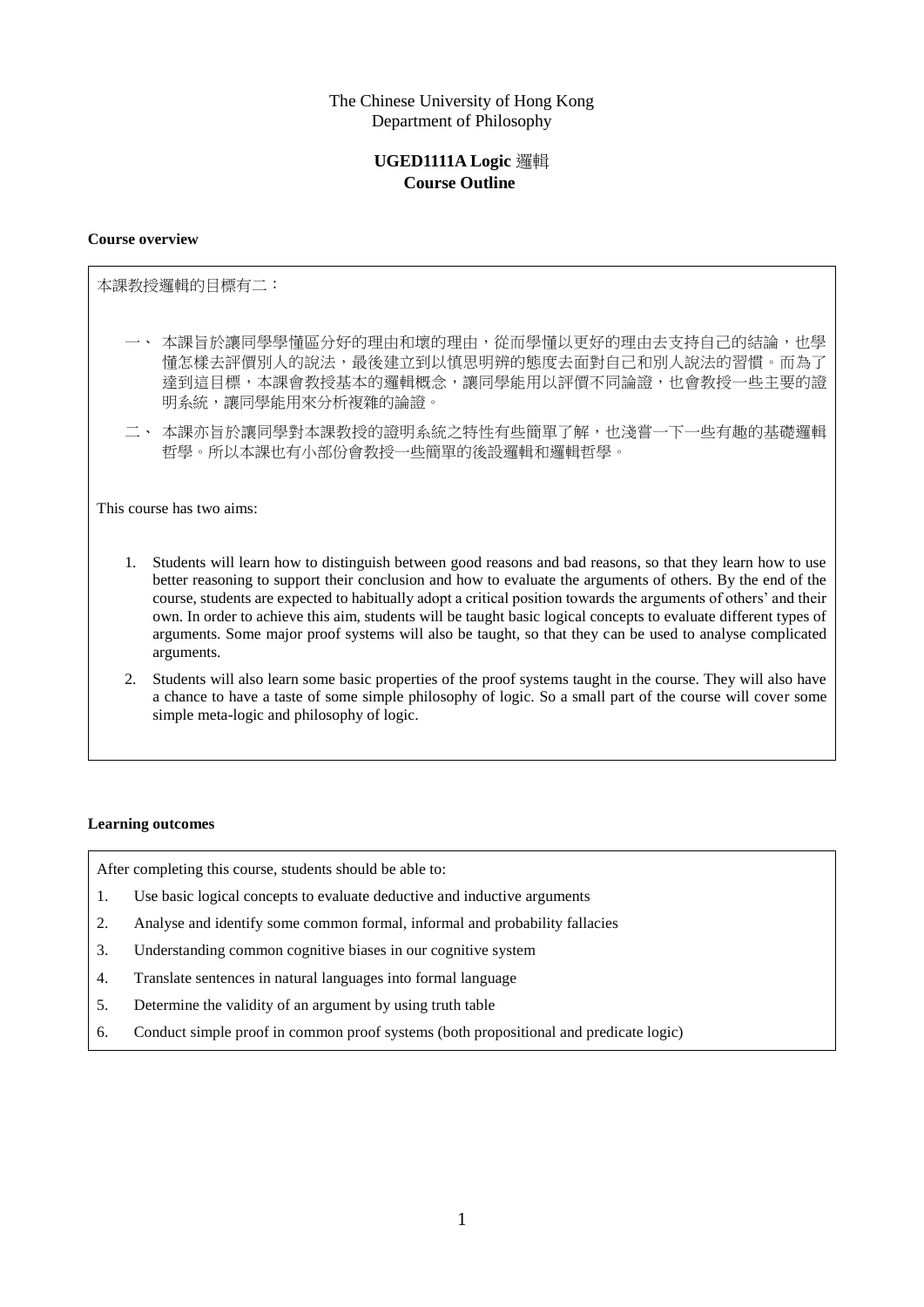### **Learning activities and workload**

## In-class:

1. Lecture: 4 hours each week.

#### Out-of-class:

- 1. Revision: lecture material (2 hours)
- 2. Suggested exercises (1 hours)

Suggested exercises are assigned. Students are expected to complete them before the next lecture.

3. Online discussion (3 hours)

Students are encouraged to raise questions and discuss on an online platform. The lecturer will also post some questions for the students to discuss on a regular basis.

### **Assessment scheme**

| Task nature                 | Weight |
|-----------------------------|--------|
| Mid-term exam (Take-home)   | 45%    |
| Final exam (Take-home)      | 50%    |
| Class and online discussion | 5%     |

## **Recommended learning resources**

- 1. Graham Priest, *Logic: A Very Short Introduction*, 2nd ed., Oxford University Press, 2017.
- 2. Patrick Hurley, *A Concise Introduction to Logic*, 13th ed., Wadsworth, 2018.
- 3. Alan Hausman & Howard Kahane & Paul Tidman, *Logic and Philosophy: A Modern Introduction*, 12nd ed., Cengage Learning, 2012.
- 4. Raymond Smullyan, *Logical Labyrinths*, A K Peters/CRC Press, 2008.
- 5. Brian Skyrms, *Choice and Chance*, 4th ed., Cengage Learning, 1999.
- 6. Joe Y. F, Lau. *An Introduction to Critical Thinking and Creativity: Think More, Think Better*. Wiley, 2011
- 7. Douglas N. Walton, *The New Dialectic: Conversational Contexts of Argument*, University of Toronto Press, 1988.
- 8. Douglas N. Walton, *Informal Logic: A Pragmatic Approach*, Cambridge University Press, 1989.
- 9. Irving Copi and Carl Cohen, *Introduction to Logic*, 11th ed., Prentice Hall, 1998.
- 10. Ian Hacking, *An Introduction to Probability and Inductive Logic*, Cambridge University Press, 2001.
- 11. Merrie Bergmann and James Moore, *The Logic Book*, 4th ed., McGraw-Hill, 1998.
- 12. Alec Fisher, *The Logic of Real Arguments*, Cambridge University Press, 1988.
- 13. Trudy Govier, *A Practical Study of Argument*, 5th ed., Wadsworth Thomson Learning, 2001.
- 14. Wayne Grennan, *Informal Logic: Issues and Techniques*, McGill-Queen's University Press, 1997.
- 15. Richard Jeffrey, *Formal Logic*, 2nd ed., McGraw-Hill, 1989.
- 16. Wesley Salmon, *Logic*, Prentice Hall, 1963.
- 17. Peter Strawson, *Introduction to Logical Theory*, Methuen, 1952.
- 18. 林正弘,《邏輯》,三民書局,1994。
- 19. 李天命,《李天命的思考藝術》,明報出版社有限公司,1999。
- 20. 貝剛毅,2014,《思方導航(第四版)》,匯智出版。